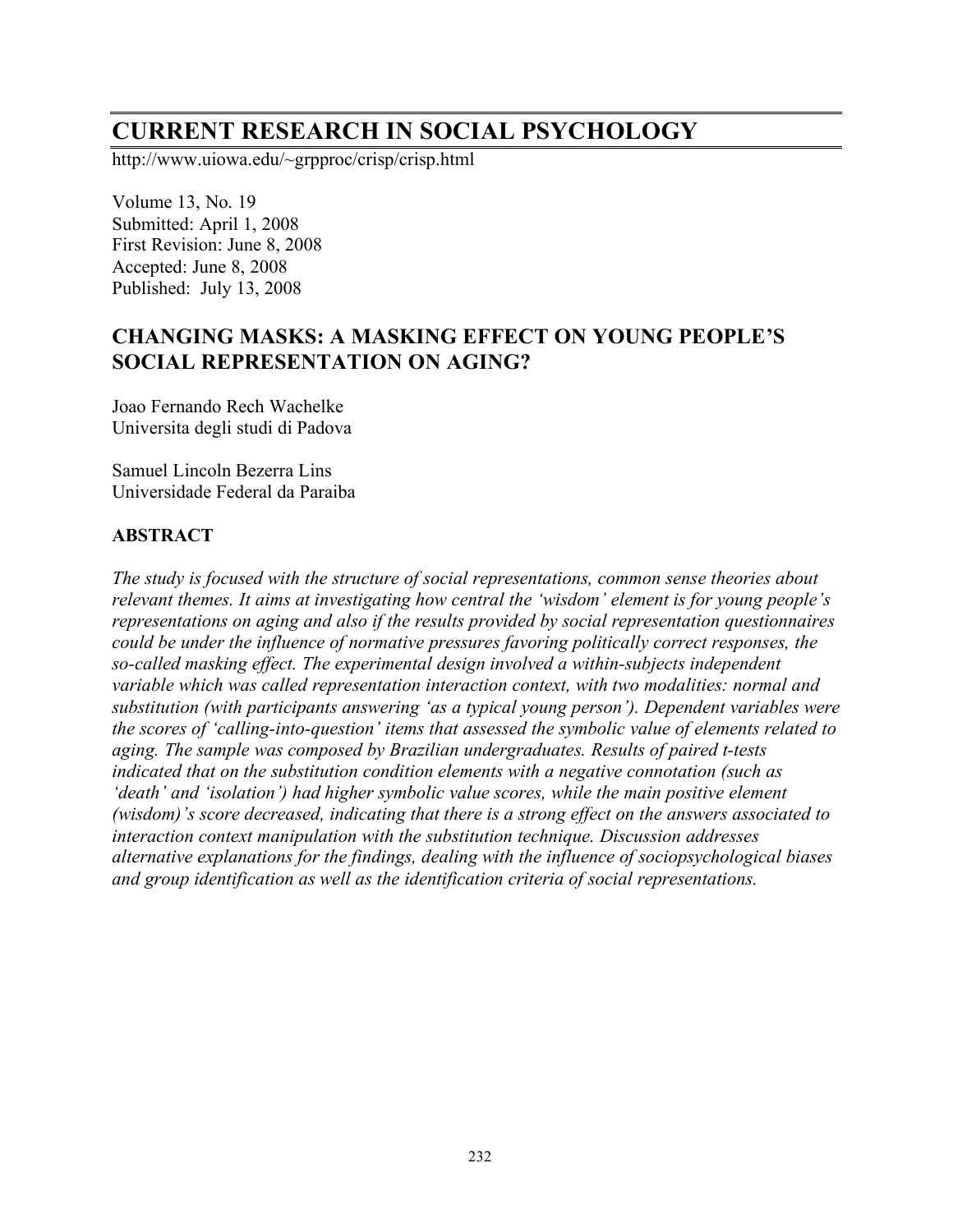#### **INTRODUCTION**

As an age group, young people usually tend to think that aging is a process that is marked by many negative events, such as illness, proximity of death and loneliness. Yet, at the same time, aging, old age and elderly people are associated to wisdom (Coudin & Beaufils, 1997; Veloz, Nascimento-Schulze & Camargo, 1999; Novaes, 2001; Martins, 2002; Novaes & Derntl, 2002; Mithidieri & Tura, 2003; Moliner & Vidal, 2003; Gastaldi & Contarello, 2006; Gaymard, 2006; Santos & Meneghin, 2006; Hubbard, 2007; Wachelke, 2007; Nagel, 2008). From the perspective of the structural approach on social thinking, the present study aims at investigating how central the 'wisdom' element is for young people's beliefs on aging and also if the results of previous studies could be under the influence of normative pressures that would favor politically correct responses from research participants.

The structural approach on social thinking is an experimental perspective that assumes that people refer to schemes that are generated by their groups in order to interpret data from reality, maintain their identity, guide and justify their practices regarding relevant social issues (Abric, 1994a; Guimelli, 1999; Moliner, 2002). Social representations are its most investigated constructs, related to a phenomenon that has been studied mainly in French social psychology from the 60s (Moscovici, 1961). Social representations are interpretative systems born from intragroup communication, which are useful for group members to deal with the events of everyday life (Moscovici, 1961). Social representations are organized sets of cognitions about a social object that are shared by the members of a population with a relationship with that object (Flament, 1994a). Those cognitions are often operationalized as basic ideas, beliefs or propositions; they are cognitive units that are called cognemes (Codol, 1969).

The main theory dedicated to the understanding of social representation structure is central core theory. It proposes that cognemes are organized in two different systems, each one with specific functions and characteristics: the central and peripheral systems. The central system – often called 'central core' - includes a few representation elements that organize the representation and determine its meaning. Those elements are more stable and resistant to change. Transformation in a representation's central elements would imply a change in the whole representation. (Abric, 1994b).

The other elements form the peripheral system. Peripheral cognemes are more particularized and depend on central ones. Their main function is to adapt the representation to particular reality contexts, linking it to everyday life. The peripheral system is both a set of schemes for social actors regarding actions concerning the object of representation and a sort of 'bumper' that protects the core's elements from being transformed, through the accommodation of changes (Flament, 1994b). Through the interactions of both systems, a representation can be at the same time rigid and stable, on the one hand, and flexible, on the other (Abric, 1994b).

There have been few structural studies focusing the social representations on aging and the elderly person (Mithidieri & Tura, 2003; Moliner & Vidal, 2003; Gaymard, 2006; Wachelke, 2007). They were conducted in France and Brazil with young adult samples. The most recurrent result involves the identification of 'wisdom' as a component of the central core of the related representations. However, the identification of a high number of decrease-related elements in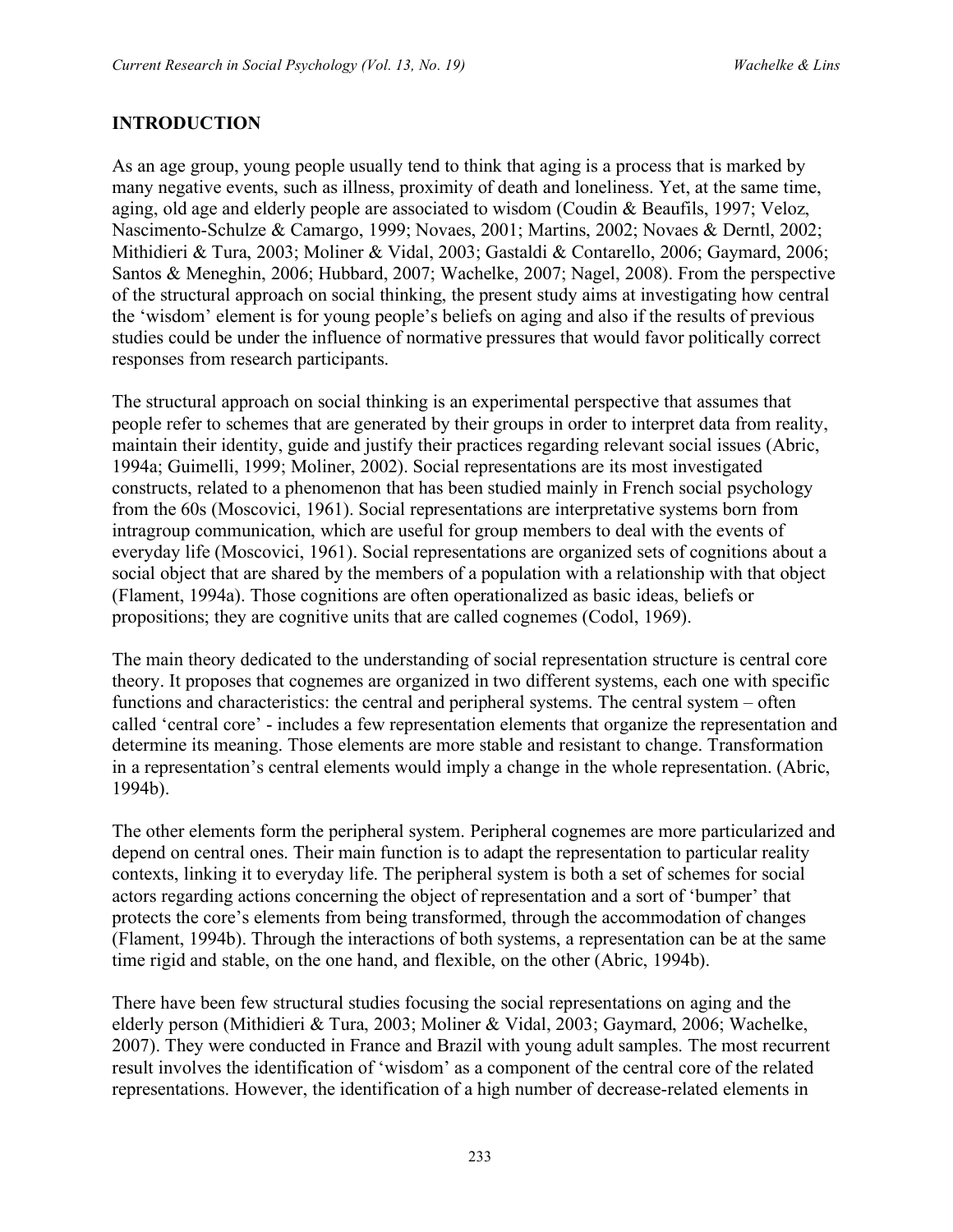representational peripheral systems suggests that there is the need to obtain further understanding on the structural role of the representation's elements, with a special emphasis on the schemes related to wisdom and experience, often operationalized as a single element.

Moreover, there are reasons to verify if there are normative influences from data collection procedures taking place. Associating aging with becoming wiser and valuing one's experience is something that could be linked to social desirability. Recent research on social representations points out that frequently participants' responses are given in a way that participants themselves would feel well evaluated by other social actors (Flament, 1999). In a similar context effect, often words or expressions that include negative views about social objects are not expressed when participants give spontaneous answers; such elements appear only when participants are asked to answer as someone from their group would, or when taken away from the regular normative context (Guimelli & Deschamps, 2000). Those elements that do not 'emerge' when there is such influence from the data collection context form the 'mute zone' of a social representation (Abric, 2005). The relative process is currently called a masking effect in social representations (Flament, Guimelli & Abric, 2006). Usually the masking effect is referred to in the case of important representation elements that are not expressed spontaneously. But wouldn't it be the case that some elements seem to be more important (or central) than they really are, due to a normative representational interaction context?

This paper's purpose is to compare the structural status of the main elements related to young people's social representation on aging in both normal and non-normative data collection conditions. We advance the hypothesis that the 'wisdom' element should be structurally among the central elements in the results relative to the normal data collection condition, but it should have its centrality significantly reduced when participants do not face normative restrictions when answering the questionnaire. Otherwise, the reduction of normative pressure might favor an increase in the structural role of negatively connoted elements such as illness, decrease or death.

# **METHOD**

The study had a simple within-subjects experimental design. Representation interaction context was the independent variable with two modalities: normal conditions, with the participant answering normally, and afterwards as he or she would think that a group member (young person) would do. The dependent variable was the symbolic value of the investigated social representation elements.

# **Participants**

One-hundred and thirty six undergraduate students from a university from the North-east of Brazil participated of the study. There were 156 participants, 78 from each gender. They were enrolled in various graduation courses: 49 of them (31.4%) in courses related to the health area, 56 (35.9%) in exact sciences and 51 (32.7%) in humanities and social sciences. Mean age was 20.3 years old (SD 2.3 years), ranging from 18 to 28.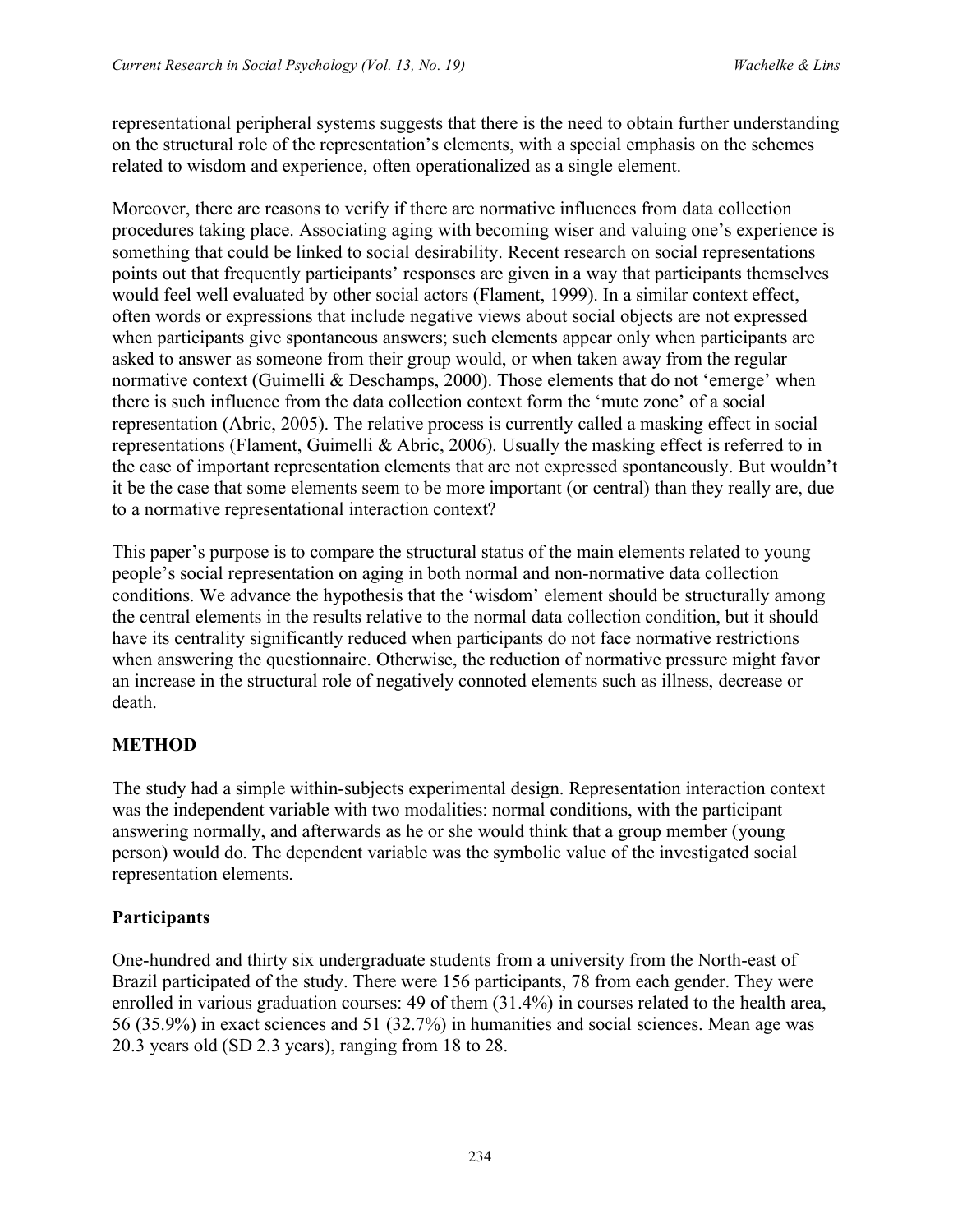#### **Instrument**

A questionnaire with three sections was used to evaluate the symbolic value of a few elements related to the social representation on aging. The symbolic value is considered to be a property that distinguishes between central and peripheral elements. By definition, central elements are essential to define the representation object. The calling-into-question technique is based on the verification of the element's symbolic value, that is, the object – element link (Moliner, 1994). It is composed by a set of questions in which it is asked if the representation object can still keep its identity if it does not include each of the investigated elements, one at a time. When central elements are 'called into question', then individuals tend to say that if they are taken away, it is no longer possible to relate to the referred object. For peripheral elements, on the other hand, it is admissible. An example of a calling-into-question item aimed at verifying the symbolic value of the element 'death' related to the social representation object of aging would be: 'is it possible to think about aging without thinking about death'? A positive answer would convey the meaning that death is not an essential element of the social representation on aging, while a negative one would imply that it has a symbolic value in the sense that it is a vital element to define the object. Therefore, it would likely be a central element.

All questionnaire text was written in Portuguese, Brazil's native language. The descriptions from the current section consider the translation of text to English.

The instrument employed on the current study contained calling-into-question items for 12 items, retained from the literature on the social representations on aging. First participants answered to the normal condition calling into question items, which had the following format: 'is it possible to think about aging without thinking of...?' In each case a social representation element was questioned. Those were the following (in parentheses, the expression employed on the callinginto-question item, when it was different from the item itself): time (the passing of time), suffering, illness (the emergence of illnesses), memory (memory and forgetting information), wisdom (becoming mature and wise), death, decrease (losses in performance involving activities and capacities), retirement, isolation, physical signs (the emergence of physical signs like wrinkles, white hair, and so on), dependence, and family. All items had a four-point response format, with the following options: 1 (certainly yes), 2 (probably yes), 3 (probably no), and 4 (certainly no).

On the following page, there was the substitution condition. Instructions asked participants to 'answer as they thought that a typical young person would'. Then the same calling-into-question items were presented again, but preceded by the following expression: 'For a typical young person, is it possible…'. The substitution technique is one of the established ways of reaching representations' mute zone elements (Abric, 2005). Finally, the instrument contained four items that constituted an identification scale to the young people group, an adaptation of the measure proposed by Doosje, Spears and Ellemers (1995). The group identification measure was a sevenpoint Likert scale ranging from 1 (not at all) to 7 (completely).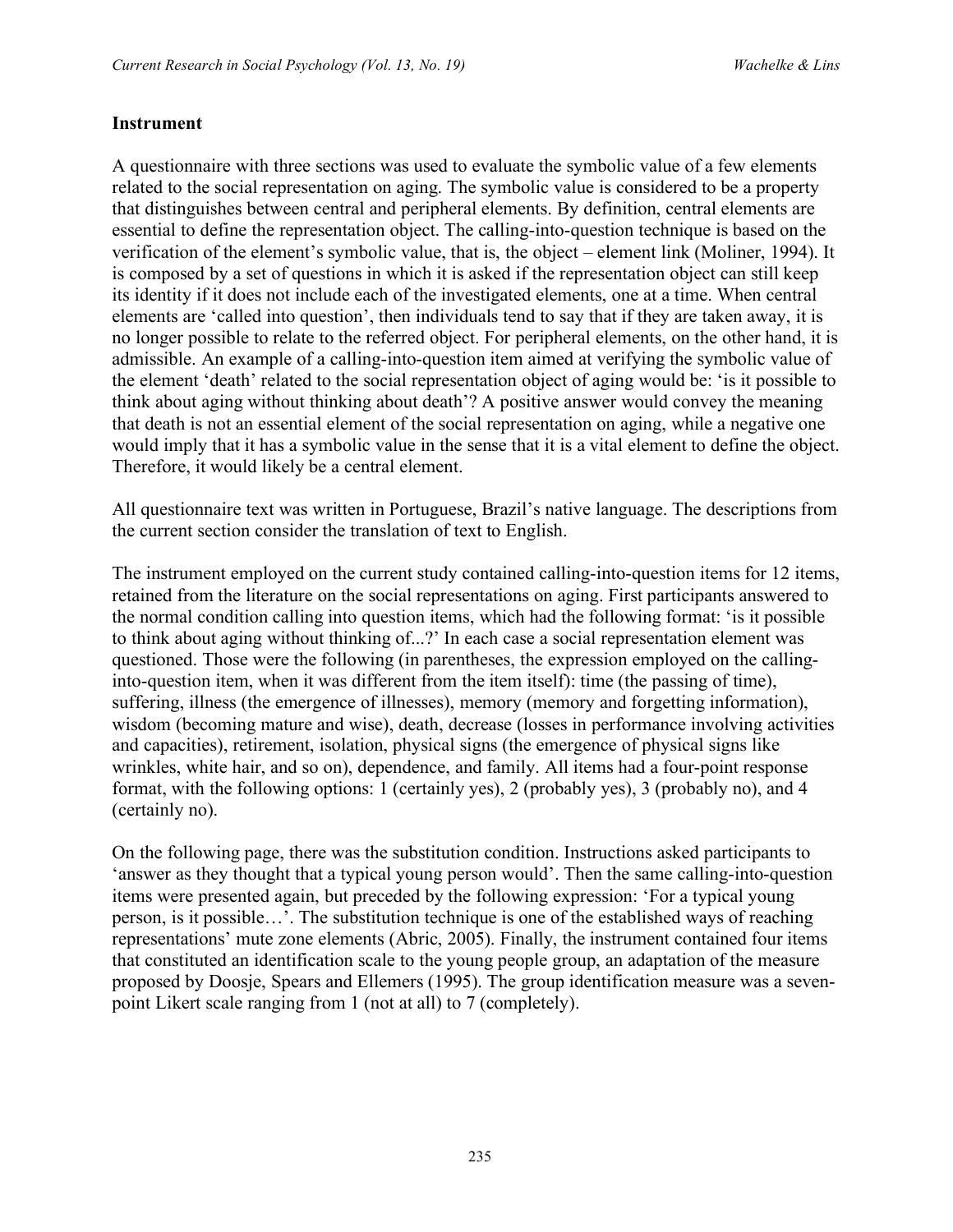#### **Procedure**

Participants were invited to answer the questionnaires during their regular classes, with authorization from the teachers in charge. They were told that it was a psychological study about aging, and that participation was completely voluntary. They responded individually in the group setting. Each data collection situation was supervised by a couple of young adult research assistants, who were also psychology graduation students at the time. A total of five students helped in data collection.

## **RESULTS**

Mean symbolic value scores were calculated for each element and paired t tests were run to compare means within subjects for both answering conditions. As Table 1 shows, on the normal answering condition the elements 'family', 'physical signs', 'wisdom', 'time' and 'death' had the highest symbolic values related to aging, while elements 'isolation' and 'suffering' had the lowest ones. The remaining elements had intermediate values. The t tests showed that there were significant differences on the substitution condition for all elements except 'time', which remained with a high symbolic value score. Effect sizes were mostly average and big, and the higher ones involved the elements that had the lowest scores on the normal condition, namely 'isolation' and 'suffering'. 'Wisdom' and 'family' were the only elements whose score decreased. Elements that could be considered to have a negative meaning regarding aging ('illness', 'memory', 'decrease', 'isolation', 'suffering', 'dependence') grew in importance. The elements with the highest scores on the substitution condition were 'physical signs', 'death', 'retirement' and 'illness'.

|                | Normal |           | Substitution |           |        |            |                |
|----------------|--------|-----------|--------------|-----------|--------|------------|----------------|
| Element        | Mean   | <b>SD</b> | Mean         | <b>SD</b> | t(155) | p          | $\overline{d}$ |
| Time           | 3.17   | 1.05      | 3.29         | 1.01      | 1.04   | ns         |                |
| Suffering      | 1.92   | .94       | 3.00         | 1.00      | 9.57   | > 0.001    | 1.53           |
| Illness        | 2.65   | .89       | 3.28         | .87       | 6.42   | > 0.001    | 1.03           |
| Memory         | 2.57   | .92       | 3.20         | .92       | 6.97   | > .001     | 1.12           |
| Wisdom         | 3.25   | .91       | 2.89         | 1.00      | 3.67   | > .001     | .59            |
| Death          | 3.14   | .86       | 3.41         | .86       | 3.01   | > 0.01     | .48            |
| Decrease       | 2.97   | .89       | 3.26         | .90       | 3.00   | $\leq .01$ | .49            |
| Retirement     | 3.02   | 1.01      | 3.35         | .91       | 3.66   | < 0.001    | .59            |
| Isolation      | 1.79   | .83       | 2.83         | .98       | 11.68  | < 0.001    | 1.87           |
| Physical signs | 3.29   | .88       | 3.51         | .86       | 2.45   | $\leq .05$ | .39            |
| Dependence     | 2.42   | .96       | 3.11         | .88       | 7.79   | < 0.001    | 1.25           |
| Family         | 3.42   | .80       | 3.15         | .84       | 2.96   | $\leq .01$ | .48            |

## **Table 1. Mean scores and Paired t tests for Symbolic Value of Elements Related to the Social Representation on Aging in Both Normal and Substitution Answering Conditions.**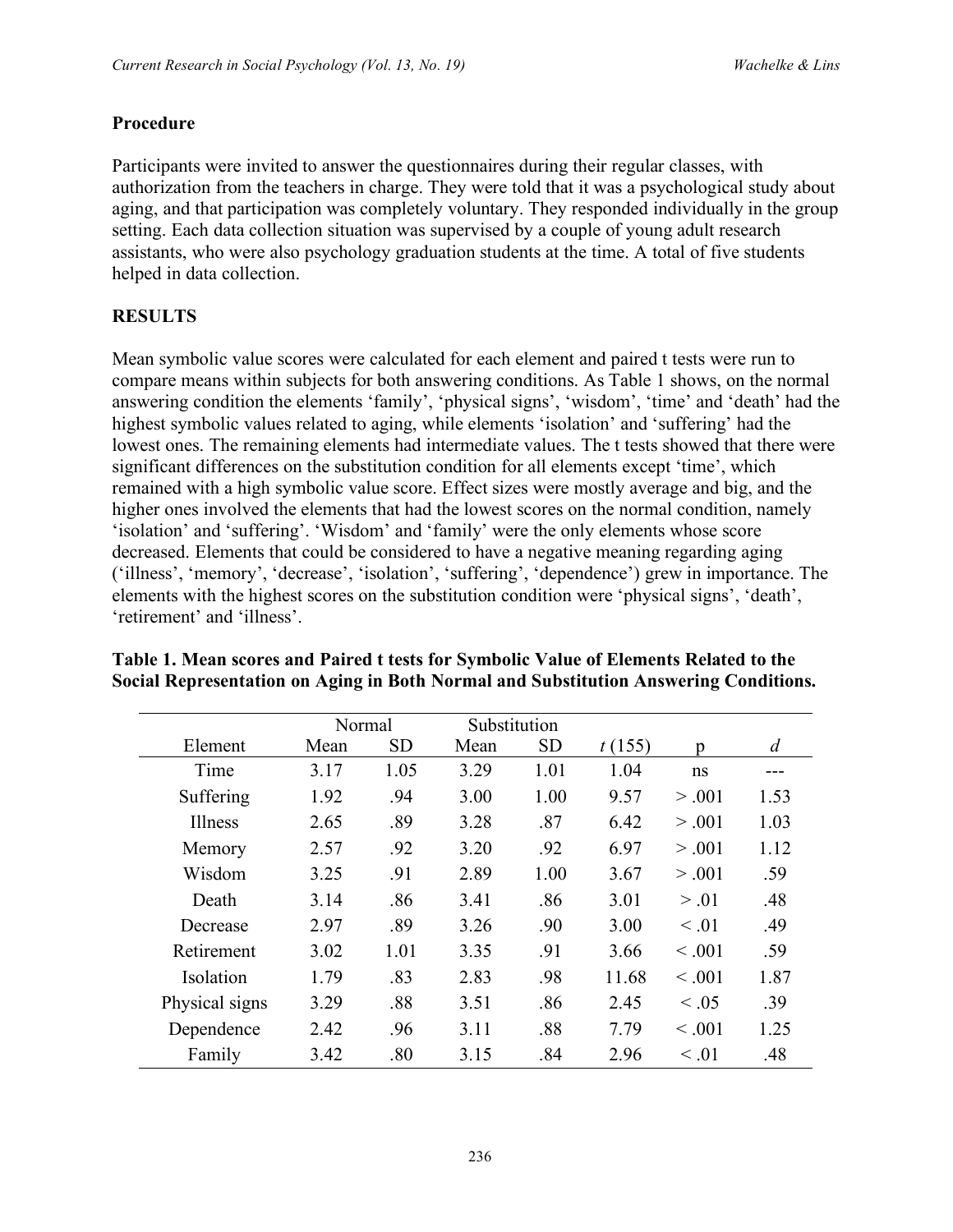In order to verify if the young people group was really a relevant one for participants, the mean scores for the four group identification items were calculated. Such a procedure aimed at checking if the experimental manipulation seemed reasonable for the employed sample. The four items, together, had a Cronbach alpha value of .76, considered satisfactory. Their mean was 5.51  $(SD = 1.02)$ , significantly higher than 4, the measure's middle point  $\lceil t(155) \rceil = 18.42$ ;  $p \le 0.001$ ; *d*  $= 2.95$ ]. Therefore, it was concluded that the young group membership was an important one for research participants and that its choice for the substitution condition was adequate.

## **DISCUSSION**

The present study's results indicate two very different representation structures. A first one, in normal conditions, seems to be centered on the understanding that aging is a process that is linked to living more closely to the family and signs of the body. Moreover, it is related to the accumulation of wisdom and to the proximity of death and the passing of time. When participants were asked to report the role that representation elements would play for other typical members of the young people group, a very different pattern emerged. Ideas that did not have high symbolic value scores, such as having to face illness, suffering, being isolated and the decrease in everyday functioning, as well as losing memory and being dependent, became prominent. The connection to death and physical signs became even more important than before. Also, retirement was considered more important on the substitution condition. 'Time' kept a similar score, but the 'wisdom' element was considered less relevant as a definer of aging when participants answered 'on the shoes' of other young people.

Those results could be interpreted in various directions. A first one is related to the lack of clear differentiation between central and peripheral systems, specially on the substitution condition. For the normal condition, elements 'family', 'physical signs', 'wisdom', 'time' and 'death' do seem to be more important than the others due to their higher scores. Similarly, elements 'suffering', 'isolation' and 'dependence' are also part of the peripheral system. Still, perhaps with the exception of 'family', it is difficult to identify a pattern that could distinguish well between central and peripheral elements. On the substitution condition, ten of the twelve elements had symbolic values scores higher than 3, which can be interpreted as fairly important to the representation! That would mean saying that most of the pertinent representation elements are central, which would go against a cognitive economy principle. Most likely this lack of differentiation between elements is a sign that the participants' relationship with the social object is such that the representation is closer to be unstructured. Flament (2002), somewhat inconclusively, called the attention to this possibility both when no elements seem to be central according to the calling-into-question technique, and when too many of them seem to have high refutation scores. In the present study, the second situation is the pattern displayed by participants when answering as other group members. In Flament (2002)'s words, it is as if 'no matter what' was considered central by participants.

A second influence on the calling-into-question results can probably be explained by the item instructions that were employed. They were a simplified version of the instruction text commonly employed to introduce calling-into-question' tasks (Moliner, 1989; Moliner, 1993). The specific text instructions employed on this study relate to aging directly, in a way that can be considered more abstract. This could have led participants to associate elements to the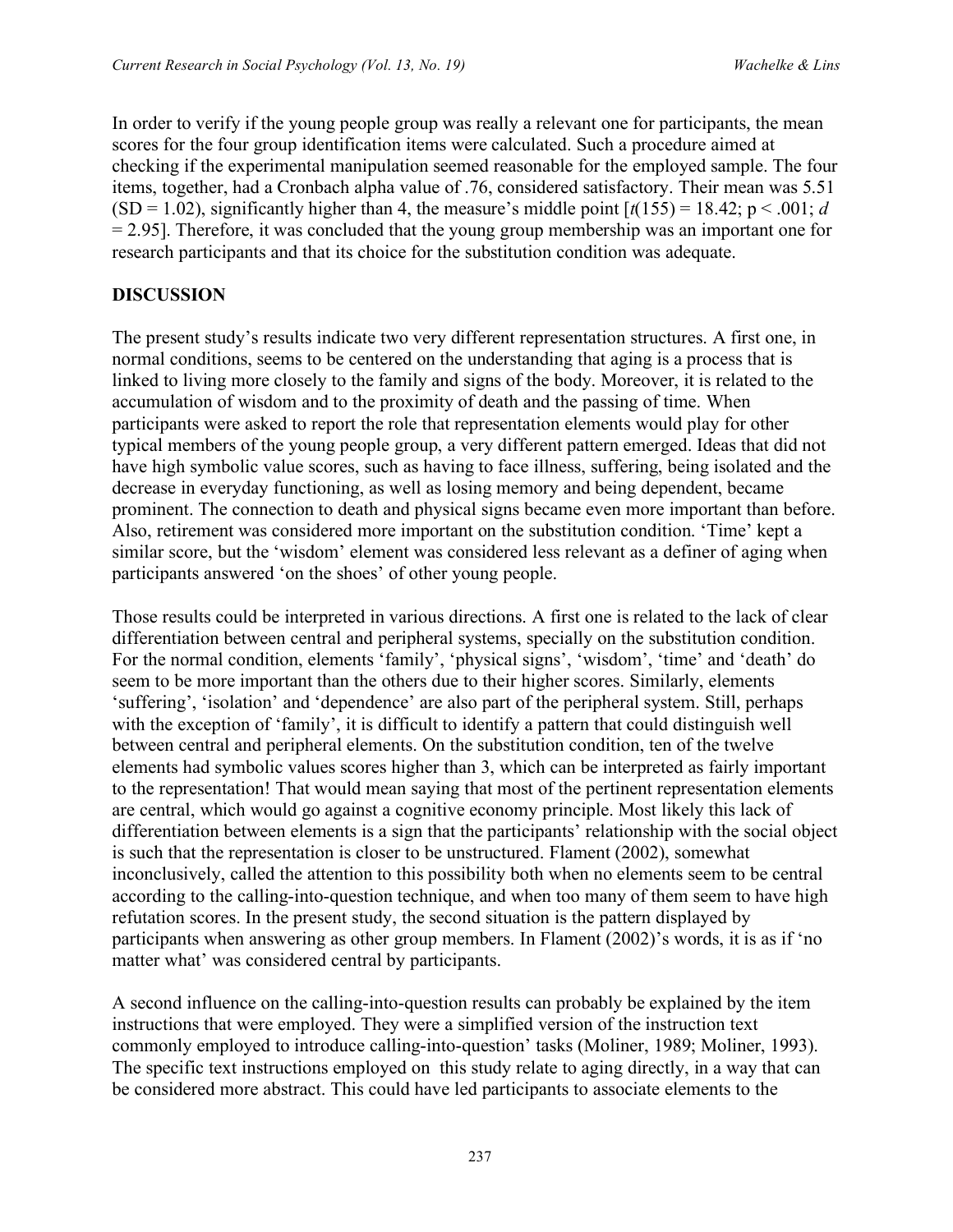representation more easily, following the forementioned 'no matter what' principle, and thus reducing the technique's discriminative power. An alternate text that treated getting older as a concrete process in someone's life, as opposed to the direct reference to the more abstract 'aging' notion, could prove more effective.

After a first glance on results, one could perhaps conclude that the social representation on aging is submitted to a masking effect of some sort: when participants respond as other group members, the resulting representation is much more negative one and even the only – and likely to be central – positive element from the normal condition, 'wisdom', decreases in importance. That would suggest that 'wisdom' is not really a central core component, but it is emphasized by participants only due to its social desirability; people might be well evaluated if they say that aging is linked to becoming wiser, because that entails respect for elders, when, in fact, the real schemes and beliefs about aging would be those related to decrease, death and related concepts.

However, we do not think that there is enough evidence to support such a conclusion. The results from the present study are also relevant to discuss the pertinence of the substitution technique, which aims at placing the participant at a generic group member's position in order to detach the answering activity from his self-image, and obtain 'true' evaluations regarding social representation material (Guimelli & Deschamps, 2000; Abric, 2003). But are participants really able to provide valid responses that could be transposable to their groups on the substitution condition? For the social representation on aging and the young people social group, we could identify three types of interference that might suggest that the substitution technique needs to be evaluated in its adequacy.

The first one is related to bias research in social psychology. There is extensive research that identified people's biases when trying to say what others would do or how they would think, including examples of effects such as pluralistic ignorance, when someone does not have the competence to correctly evaluate what another group member thinks (Miller, 1987), or false uniqueness, an 'illusion' according to which the participant believes he thinks or behaves differently from other group members (Perloff & Brickman, 1982). The extreme negativity of the representations attributed by current study's participants to their group members suggests that we are in the presence of biases of this kind.

The second one complements the first one, but from another level of analysis. When we ask someone to respond as a typical young person, probably the social representation of youth or the stereotype of the young person comes into play and in part determines the response. Even if, as we checked, there seems to be a true connection between participants and the young people group, the beliefs and schemes related to the group itself or the life period of youth could explain such a pattern of answering. Abric (2005) already pointed out to this second point when commenting the substitution technique in the context of social representations.

Also, the 'young person' label might have been misinterpreted by participants; they might be answering as 'Brazilian young people in general', which is certainly much wider and different from the beliefs that might be shared by the more specific group of university students. The Brazilian young people category involves cultural and economic disparities, which makes abstraction or projection processes related to it more complex and prone to variation. The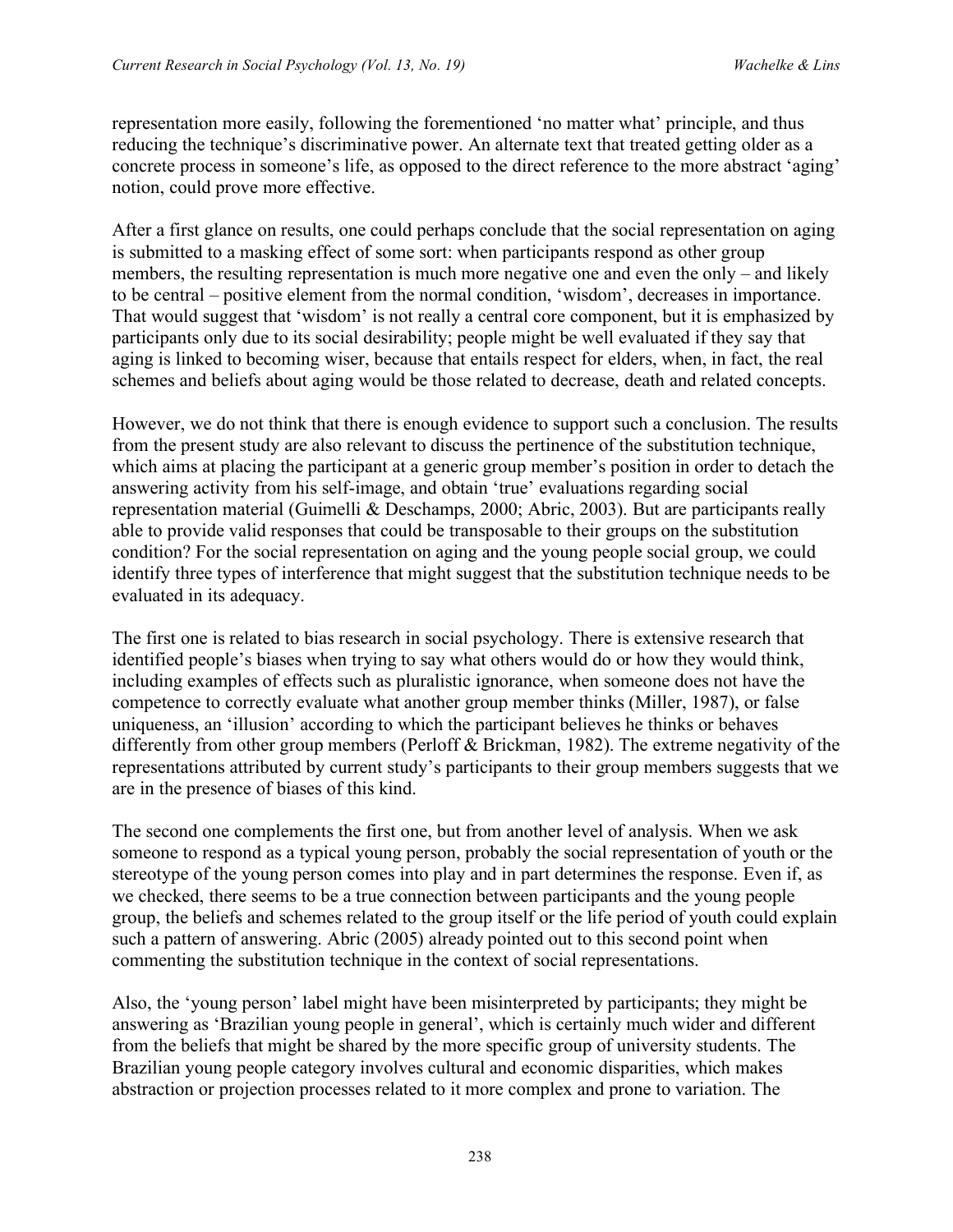differences of choosing a closer group for the substitution or a more general one still need further investigation, but building the technique upon one or another seems to interfere to a considerable extent.

Those three aspects might us lead to question if the use of the substitution technique is valid for research on the masking effect of social representations. Further investigation is needed, but it seems that employing this technique involves a set of sociopsychological phenomena that makes interpretation of results, that is, the judgment if eventually identified mute zone elements are really a part of participants' shared representations that remain hidden due to normative pressures, very difficult. One might be dealing with elements that are not truly existent in a given socio representational system and are only inferred by the participant due to the interference of biases or the misevaluation of the group of interest. It appears that researchers might need to evaluate carefully the possibilities of bias interference and the chosen group for the substitution tasks before deciding to employ such a technique. Also, the normative decontextualization technique, which involves the manipulation of the experimenter group but does not require that the participant answers as someone else, is likely to suffer less bias interferences (Abric, 2003).

These points and also the found results bring with them the following question: how to know which representation is the 'true' one? Is it a social representation on aging with losses and gains (more specifically in wisdom)? Or would it be the case that the reference to wisdom is part of a masking effect, a 'politically correct' resource to protect participants from normative demands from their environment? Does wisdom play an organizing role on the representation, or does it not? Due to the limitations on the substitution technique, it is still premature to say something conclusively. Suggestions for future research include different approaches to evaluate element centrality, whether through subtler changes in calling-into-question instructions, or by means of an investigation of a relationship of cognemes and social practices. Social representations and practices are intimately connected (Abric, 1994c), and if 'wisdom' do plays an important role on the representation it should constitute the legitimating basis for actions directed to the elderly or one's own aging process. Additionally, mute zone research might benefit from measuring the social desirability associated to elements.

A final point is related to where the social representation is and is not in this situation. Even considering biases that make people say that they think one thing and others think differently, would not the acceptance of rules legitimated by 'others' be enough to maintain an active social norm? If people do act according to those norms and beliefs, even if they refer to other contents when answering to questionnaire or interview tasks, then the prescriptions that rule their behavior would consist of the 'real' social representation, as they are linked to a collectivity, the 'other' that defines social psychology (Moscovici, 1984). This might happen specially with 'sensitive' social objects (Abric, 2005), that are more vulnerable to a masking effect due to normative pressures. Aging seems to be one of those objects. Even so, those are issues that demand further investigation and remain in the realm of pertinent hypotheses.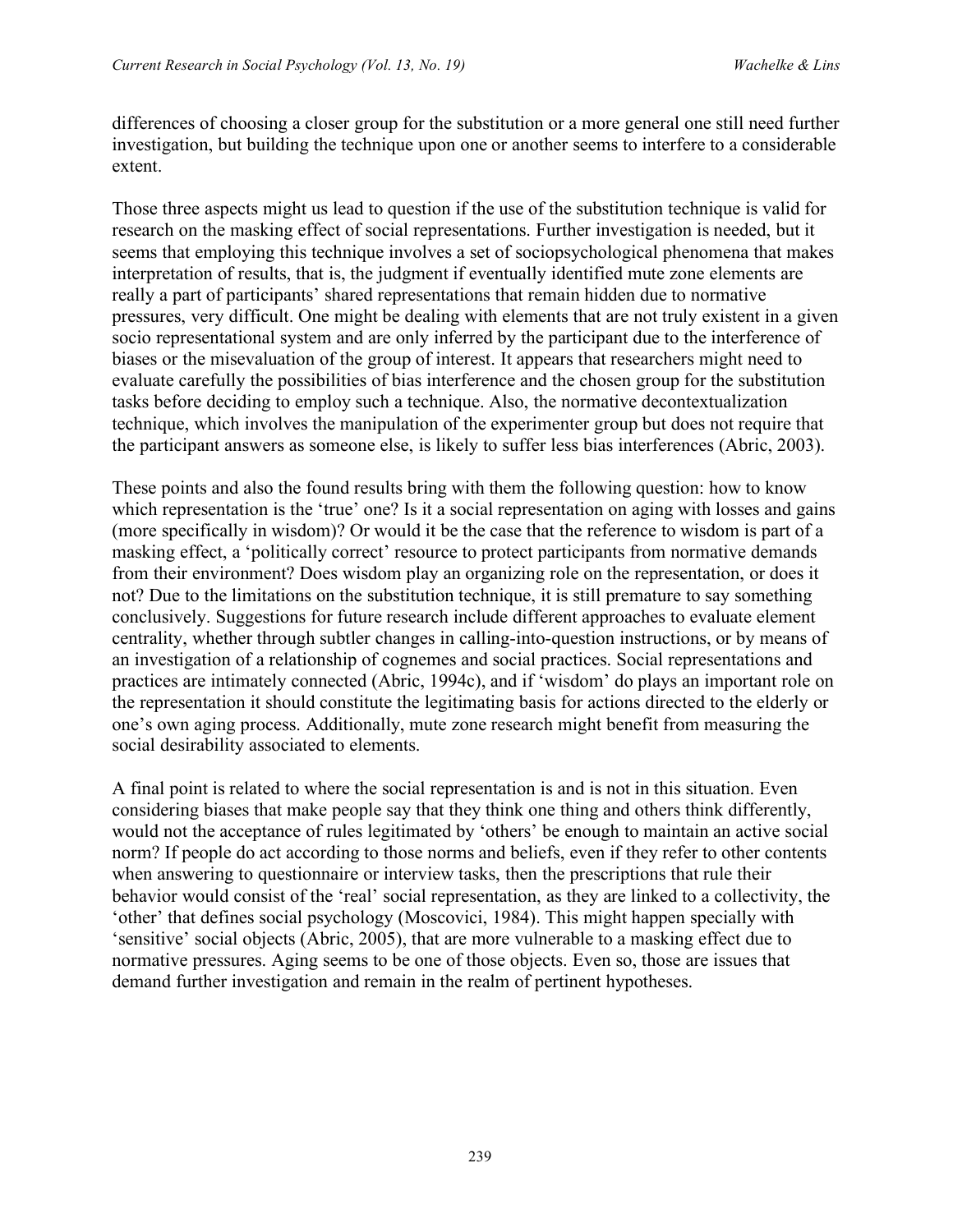## **REFERENCES**

Abric, J.-C. (1994a). Les représentations sociales: aspects théoriques. In J.-C. Abric (Ed.), *Pratiques sociales et representations* (pp. 11-36). Paris: PUF.

Abric, J.-C. (1994b). L'organisation interne des representations sociales: système central et système périphérique. In C. Guimelli (Ed.), *Structures et transformations des représentations sociales* (pp. 73-84). Lausanne: Delachaux et Niestlé.

Abric, J.-C. (1994b). Pratiques sociales, représentations sociales. In J.-C. Abric (Ed.), *Pratiques sociales et représentations* (pp. 217-238). Paris: PUF.

Abric, J.-C. (2003). La recherche du noyau central et de la zone muette des représentations sociales. In J.C. Abric (Ed.), *Méthodes d'études des représentations sociales* (pp. 119-143). Saint Agne: Eres.

Abric, J.-C. (2005). A zona muda das representações sociais. In D. C. d Oliveira & P. H. F. Campos (Eds.). *Representações sociais, uma teoria sem fronteiras* (pp. 23-34). Rio de Janeiro: Museu da República.

Codol, J.-P. (1969). Note terminologique sur l'emploi de quelques expressions concernant les activités et processus cognitifs en psychologie sociale. *Bulletin de Psychologie, 23*, 63-71. Coudin, G. & Boufils, B. (1997). Les représentations relatives aux personnes âgées. *Actualité et dossier en santé publique – Vieillissement, âge, santé, 21*.

Doosje, B.; Ellemers, N. & Spears, R. (1995). Perceived intragroup variability as a function of group status and identification. *Journal of Experimental Social Psychology, 31*, 410-436. Flament, C. (1994a). Structure, dynamique et transformation des representations sociales. In J. C. Abric (Ed.), *Pratiques sociales et representations* (pp. 37-58). Paris: PUF.

Flament, C. (1994b). Aspects périphériques des representations sociales. In C. Guimelli (Ed.), *Structures et transformations des représentations sociales* (pp. 85 – 118). Lausanne: Delachaux et Niestlé.

Flament, C. (1999). La représentation sociale comme système normatif. *Psychologie & Société, 1*, 29-53.

Flament, C. (2002). Pratiques sociales et dynamique des représentations. In P. Moliner (Ed.), *La dynamique des représentations sociales* (pp. 43-58). Grenoble: PUG.

Flament, C.; Guimelli, C. & Abric, J.-C. (2006). Effets de masquage dans l'expression d'une représentation sociale. *Cahiers Internationaux de Psychologie Sociale, 69*, 15-31.

Gastaldi, A. & Contarello, A. (2006). Una questione di età: rappresentazioni sociali dell'invecchiamento in giovani e anziani. *Ricerche di Psicologia, 20*(4), 7-22.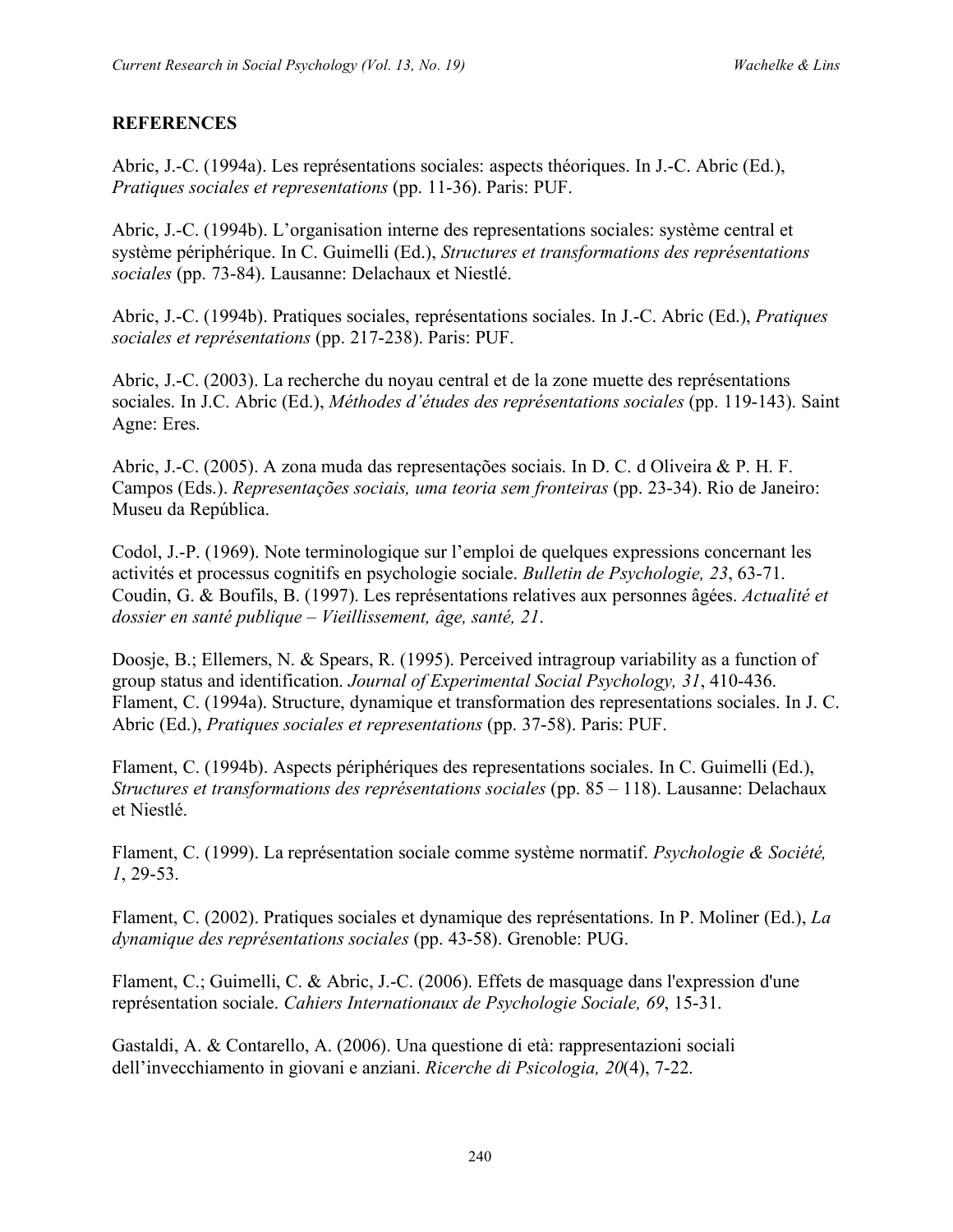Gaymard, S. (2006). The representation of old people: comparison between the professionals and students. *International Review of Social Psychology, 19*(3-4), 69-91.

Guimelli, C. (1999). *La pensée sociale*. Paris: PUF.

Guimelli, C., & Deschamps, J.-C. (2000). Effets de contextes sur la production d'associations verbales – le cas des représentations sociales des Gitans. *Cahiers Internationaux de Psychologie Sociale, 47-48*, 44-54.

Hubbard, A. A. (2007). *La rappresentazione sociale dell'anziano : uno studio sulla immagine pubblicitaria attraverso la prospettiva dell'invecchiamento positivo e di successo*. Major Thesis in Psychology. Università degli studi di Padova, Padova.

Martins, C. R. M. (2002). O envelhecer segundo adolescentes, adultos e idosos usários do SESC Maringá: um estudo de representações sociais. Research Master Dissertation in Psychology, Universidade Federal de Santa Catarina, Florianópolis.

Miller, D. T. & McFarland, C. (1987). Pluralistic ignorance: when similarity is interpreted as dissimilarity. *Journal of Personality and Social Psychology, 53*(2), 298-305.

Mithidieri, O. B. & Tura, L. F. R. (2003). Os sentidos de idoso para estudantes de medicina: subsídios para a seleção de conteúdos curriculares. In *Textos Completos da III Jornada Internacional sobre Representações Sociais*, Rio de Janeiro, 605-619.

Moliner, P. (1989). Validation expérimentale de l'hypothèse du noyau central des représentations sociales. *Bulletin de Psychologie, XLI*, 759-762.

Moliner, P. (1993). ISA: l'induction par scénario ambigu. Une méthode pour l'étude des représentations sociales. *International Review of Social Psychology, 6*(2), 7-21.

Moliner, P. (1994). Les méthodes de répérage et d'identification du noyau des représentations sociales. In C. Guimelli (Ed.), *Structures et transformations des représentations sociales* (pp. 199-232). Lausanne: Delachaux et Niestlé.

Moliner, P. (2002). Formation et stabilisation des représentations sociales. In P. Moliner (Ed.), *La dynamique des représentations sociales* (pp. 15-41). Grenoble: PUG.

Moliner, P. & Vidal, J. (2003). Stéréotype de la catégorie et noyau de la représentation sociale. *International Review of Social Psychology, 1*, 157-175.

Moscovici, S. (1961). *La psychanalyse, son image et son public*. Paris: PUF.

Moscovici, S. (1984). Introduction: Le domaine de la psychologie sociale. In S. Moscovici (Ed.), *Psychologie sociale* (pp. 5-22). Paris: PUF.